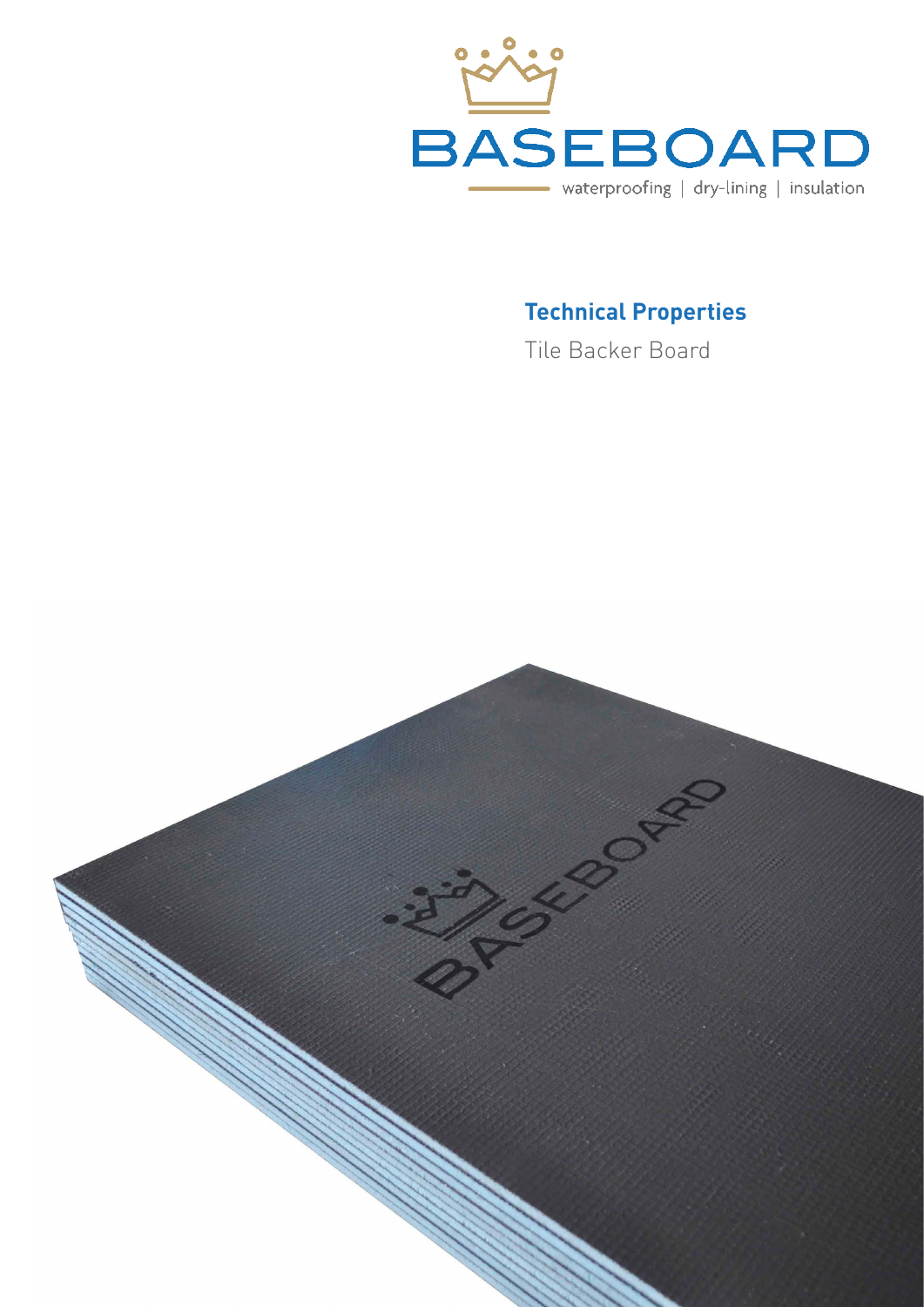#### **Baseboard Panels**

Technical Properties Tile Backer Board

#### **Baseboard**

Technical Properties Tile Backer Board

#### **Benefits -**



#### **Contact and Techincal Information -**



Baseboard is a complete waterproof, tile backing board and insulating system for wet rooms, showers and bathrooms.

The system is used in preference over against chipboard, ply or plasterboard.

### **Waterproof**

**Website** www.baseboard.com



Totally impervious to moisture, providing a stable ready to tile substrate.



## **Insulating**

High thermal insulation properties ensuring minimal heat transfer to adjacent surfaces.



# **Lightweight**

No extra load requirements. Easy to handle and cut.



# **Versatile**

Suitable for use on timber and metal studworks, concrete and timber floors.



# **Underfloor Heating**

Suitable for use beneath electrical underfloor heating.

Email info@baseboard.com

| Property                                  | <b>Assessed to</b> | Rating               |  |
|-------------------------------------------|--------------------|----------------------|--|
| Density                                   | <b>DIN 53420</b>   | $36 \pm 2$ kg/m3     |  |
| Thermal Conductivity (initial)            | <b>DIN 52612</b>   | 0.034 Watt/mK        |  |
| Thermal Conductivity $(\rightarrow$ 5yrs) | ASTM C518          | 0.036 Watt/mK        |  |
| Compressive Strength (10% deflection)     | <b>DIN 53421</b>   | Minimum of 0.25N/mm2 |  |
| Flexural Strength                         | ASTM C203          | $0.30 \pm 0.02$ MPa  |  |
| Water Absorption (2-day immersion)        | IS02896            | 0.2% by volume       |  |
| Water Absorption (Capillary)              | <b>DIN 53428</b>   | Zero                 |  |
| Coefficient of linear expansion           | N/A                | 70 x 10-6 K-1        |  |
| Water Vapour Diffusion Resistivity (µ)    | <b>DIN 52615</b>   | $110 - 225 \mu$      |  |
| Water Vapour Permeability                 | ASTM E-96          | 0.028 ng/Pa.m.s      |  |
| EU controlled substances content          | N/A                | None                 |  |

Baseboard boards are made of high-performance waterproof extruded polystyrene. It has a 1mm coating on either side comprising a glass fibre mesh embedded in a polymer-cement motar.

#### **Properties of Foam Component -**

### **Properties of Tile Backer Board -**

| <b>Property</b>                           | <b>Assessed to</b>  | <b>Rating</b>           |  |
|-------------------------------------------|---------------------|-------------------------|--|
| Thermal Conductivity $(\rightarrow$ 5yrs) | EN 12667:2001       | $0.033 - 0.036$ Watt/mK |  |
| Compressive Strength (10% deflection)     | EN 826:1996         | Minimum of 0.25N/mm2    |  |
| <b>Bond Strength</b>                      | <b>BS EN 1384</b>   | 0.3N/mm2                |  |
| Maximum Tile Loading Weight               | CERAM121107         | 62kg/m2                 |  |
| Flexural Strength                         | ASTM C203           | $2.05 \pm 0.02$ MPa     |  |
| Water Vapour Permeability (Sd)            | <b>DIN EN 12086</b> | 3.2 <sub>m</sub>        |  |
| Resistance to body Impact                 | ETAG 003            | $3 \times 120N/m$       |  |
| Bending Stiffness, E(20mm / 30mm)         | EN 12089            | 601KNmm2 / 1285 kN/mm 2 |  |
| Coefficient of linear expansion           | N/A                 | 30 x 10-6 K-1           |  |
| Flammability                              | EN 13501-1          | Class E                 |  |
| <b>Impact Sound Reduction</b>             | BS-IS0140-8         | $dLw = 21$              |  |
| Shear Bond Strength                       | EN 1448             | $3.32$ kg/cm $2$        |  |
| EU controlled substances content          | N/A                 | None                    |  |
| Working Temp Range                        | N/A                 | $-50$ to $+80c$         |  |